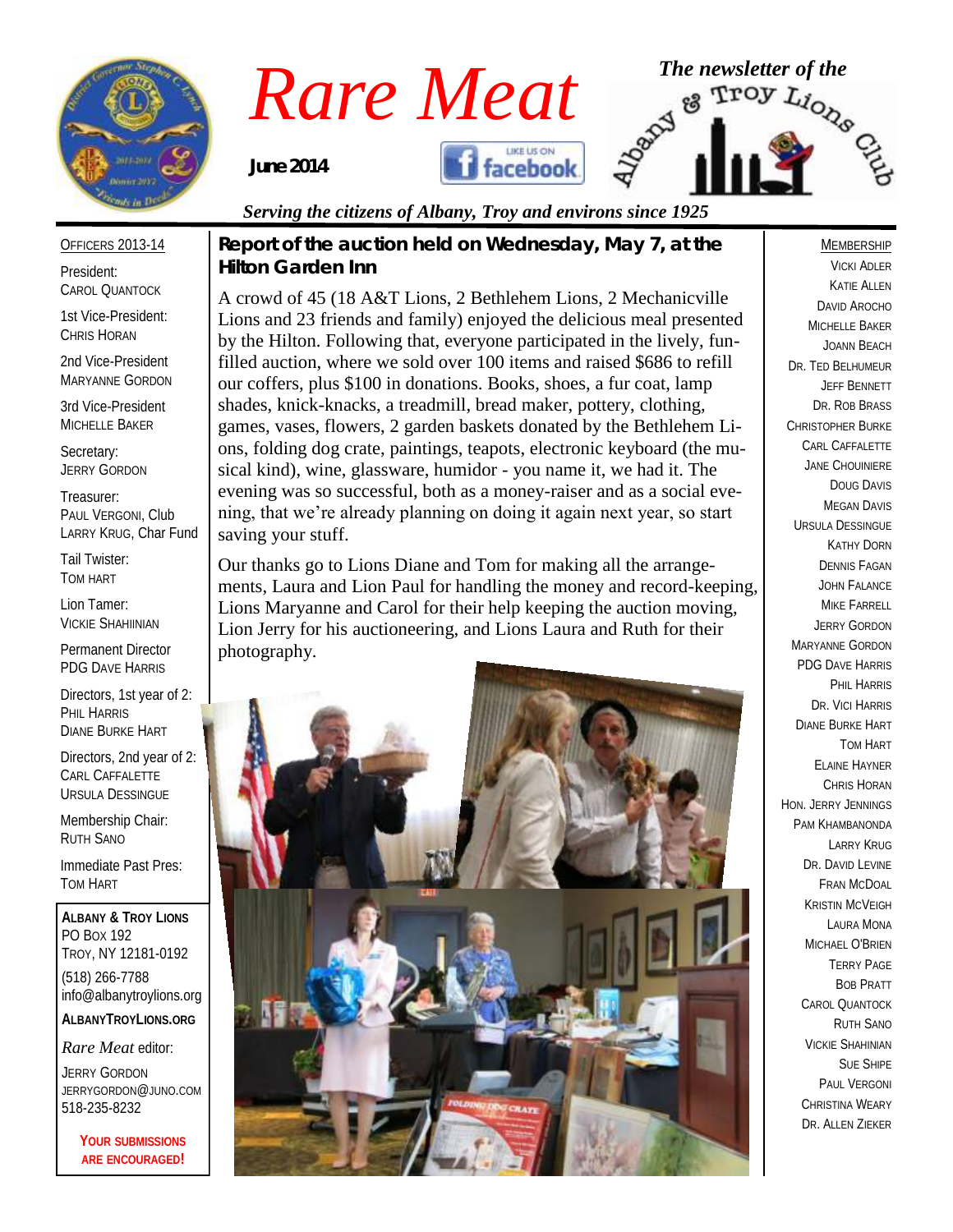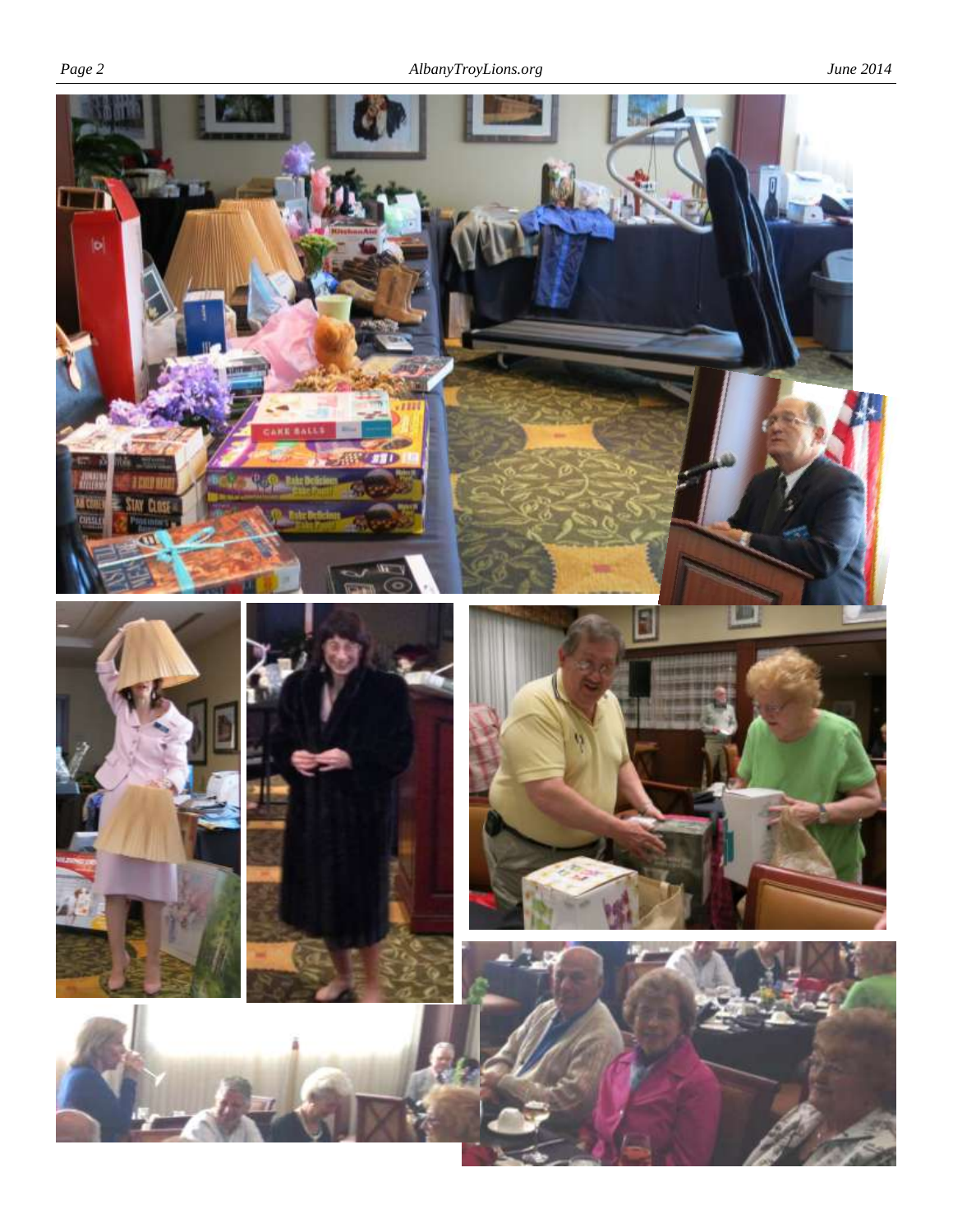

#### *Report of the board meetings held on Wednesday, May 21, at the Route 7 Diner*

Lion Paul noted that dues are still due from about 15 Lions. [See page 5]

Because of personnel changes at the Red Cross, our blood-drive schedule seems to have fallen into disarray. King Lion Carol is working with the new people to get it straightened out.

Lion Diane reported that the auction was a huge success. [See story and pictures on pages 1-3]

Lion Diane reported on the plans for the installation dinner. Several "regulars" will be away, but we're still hoping for enough attendees to make it a nice evening. [See page 4]

Lion Tom established Friday, June 13, at 10 a.m. to meet at the Hart residence to pack all the used glasses that have been accumulating over the winter. This work session includes lunch, so if you like pizza, be there.

Lions PDG Dave, Carol, Mike, Maryanne and Jerry went to the testimonial dinner for DG Steve Lynch at the Gideon Putnam on May 16. DG Steve presented to King Lion Carol a certificate from Lions International recognizing us "as the outstanding club in the district for dedicated service in providing programs and assistance to aid people who are blind or who have low vision." Lion Mike got a medal for his year as District Chair for Sight Preservation, Awareness and Action, and Lion Jerry got one for (another) year as District Webmaster (more formally: Information Technology Chair). PDG

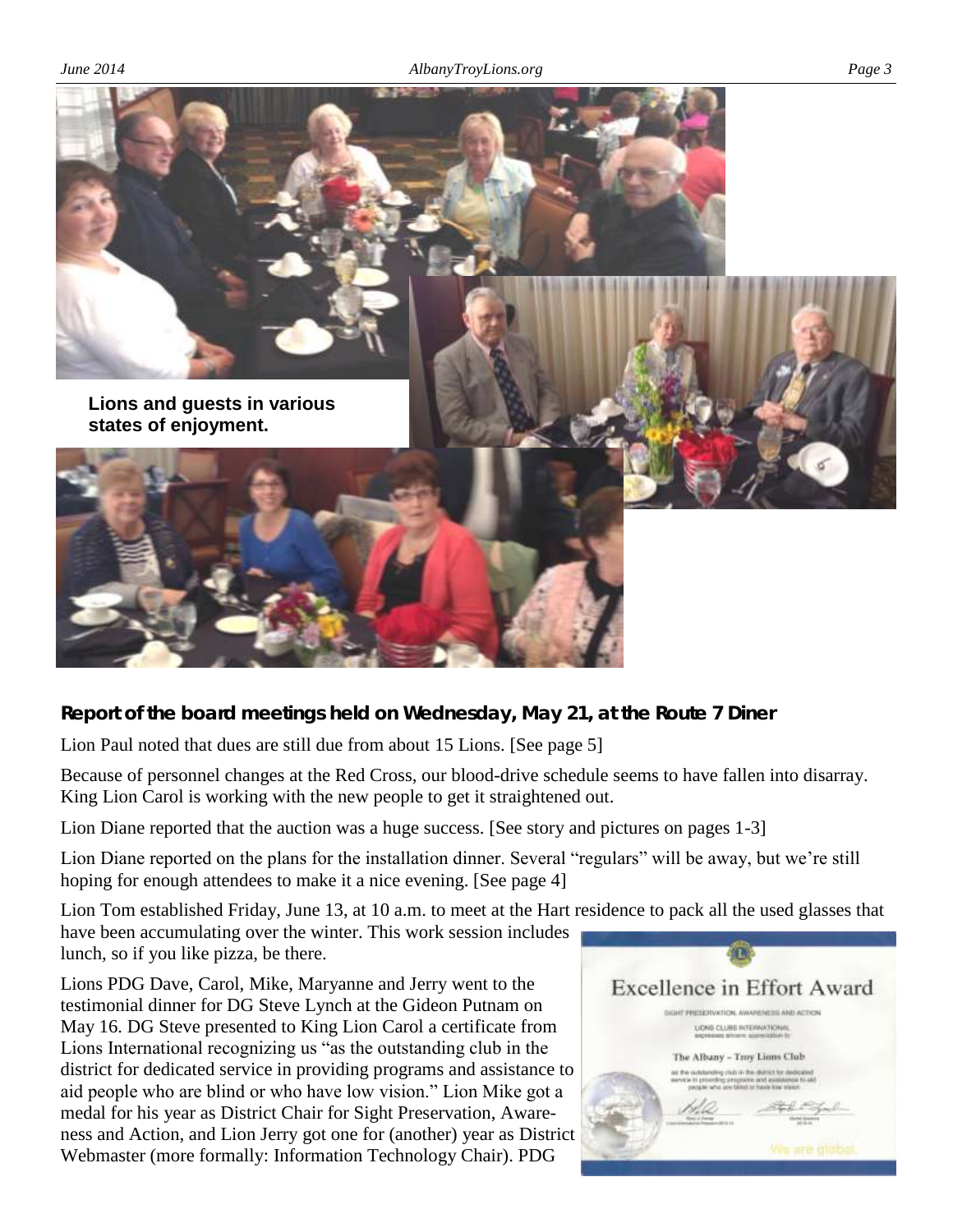Dave received an appreciation award for being Cabinet Secretary-Treasurer.

Lion Jerry often presents appreciation awards at the installation dinner. Last year, he had one for Lion Vicki Shahinian, but she was not there to receive it. For the past 11 months, she and the plaque have not been present at the same time, so he finally presented it to her tonight. He also gave an appreciation award to Lion Fran McDoal, knowing she would not be at the dinner next month.

In January, we made a \$1000 contribution to LCIF, but due to a clerical error on their part, they got only \$100. We voted to send them the other \$900.

We voted to buy \$100 worth of raffle tickets for Lions Camp Badger (home of the Empire State Special Needs Experience) , and we voted to make a \$25 contribution to St. Paul's Center, a homeless shelter for mothers and their children in Rensselaer.

In a follow-up to previous discussions about Joseph's House, we decided that twice a year (at the installation dinner and the holiday party) we would collect toiletries and such to donate to Joseph's House. Members are urged when traveling to accumulate the sample sizes that are given out at most hotels and motels. Since this notice is going out so close to the installation dinner, we voted to allocate \$25 to purchase items to supplement what folks have collected. Lion Maryanne volunteered to do the shopping.

Lion Maryanne has given 4 eyeglass vouchers (all for adults in Albany County), but she's concerned about requests from "friends" and multiple applicants from the same family. The board's consensus is that as long as there's a demonstrated financial need and a letter of denial from the insurance company, we should provide glasses. The policy statement we approved a few years ago should be sent with applications for assistance.

We voted to make a \$50 contribution to the Community Reformed Church of Latham in memory of Lion Barry Berberich, who passed away a few weeks ago. Although his business kept him from attending meetings in the recent past, he was more active when he became a Lion in 2002. Lions Maryanne & Jerry attended his memorial service this past Saturday.

Five years ago, the recipient of the Klingaman Award at Catholic Central HS was Arianna Gaddy-Collington. (Coincidentally, she is the grand-daughter of ex-Troy Lion Cathy Collington and the daughter of ex-Troy Lion Davia Gaddy-Collington.) We just received a note from her that says, "Thank you for providing me with a scholarship as a graduating high-school senior. I am please to say that I am graduating with my bachelor's degree and I will begin my MBA in September at Saint Rose."

# BRING A POTENTIAL MEMBER TO A MEETING

#### *Our next meeting ...*

Our next general meeting, the annual **Installation Dinner,** will be on **Wednesday, June 4**, at the Hilton Garden Inn, 235 Hoosick St, Troy. We'll gather at 6:00 PM for an "attitude adjustment hour," followed by dinner at 7:00.

The cost is \$30 per person for one of these dinner choices:

Char-Grilled Sliced Beef Tenderloin sauced with a Gorgonzola cream sauce

Chicken Florentine filled with spinach, prosciutto ham, fresh basil and topped with a Portobello chicken jus lie

Pecan-Crusted Salmon with sweet corn coulis and cranberry almond pilaf

Chef's selection of starch and vegetable will accompany each dinner.

Dinners will start with warm rolls and butter and a salad, and will end with Sweet Ecstasy. Freshly brewed coffee, decaf or tea is included.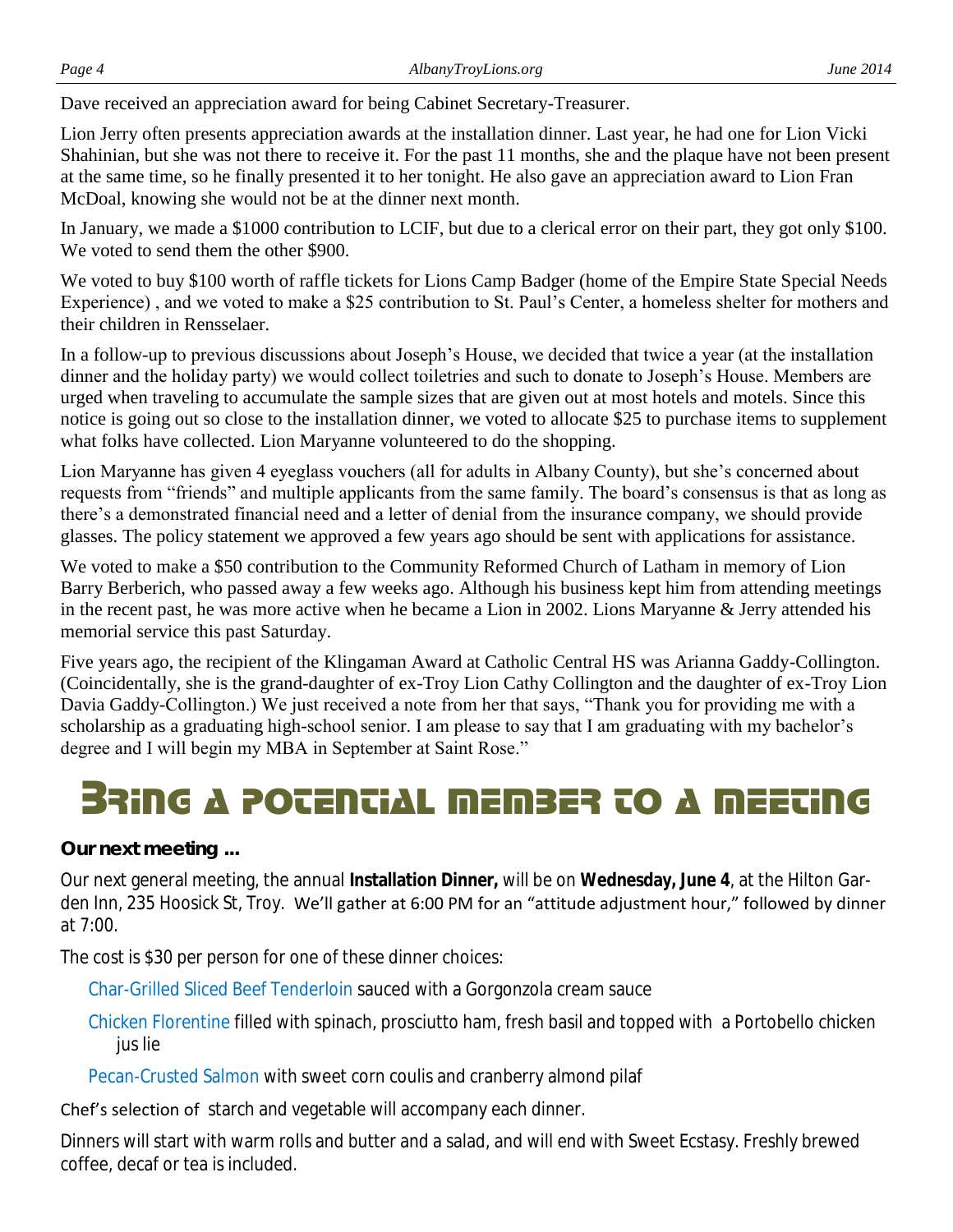This is one of our mainly social events, so please make every effort to be there with friends, family and your significant other. Get your dinner choice to Lion Diane Hart ([DBHart@nycap.rr.com](mailto:DBHart@nycap.rr.com) or 283-6099) as soon as you can, but certainly no later than Sunday, June 1. Mail your check (payable to A&T Lions Club) to her at PO Box 171, West Sand Lake, NY 12196.

#### One thing that was omitted from last week's mailing: Please bring toiletries to donate to Joseph's House.

This is our last general meeting until September, although the board will be meeting over the summer.

#### *KidSight*

Lion Jerry helped with screenings on May 5 & 6 at Helping Hands in Clifton Park. They screened a total of 60 kids and flagged 4 as needing follow-up by an ophthalmologist. There are two screenings in Albany in June that Kathryn could use help with, both at 9:30 AM: **Wednesday, June 11**, at Bright Horizons in Corporate Woods, and **Tuesday, June 24**, at Child Care in Executive Woods.

If you can do one or both, please contact Lion Jerry at jerrygordon@juno.com or 235-8232.

#### *Dues ...*

**It's not dosey-doe, and it's not doo-doo, it's Dues are Due. Some of you have not yet paid your \$70 dues for the 2014-15 Lions year. (You know who you are.) If Lion Paul doesn't have your check by June 25, you will be dropped from the rolls. Please send it to him now at 7 Davis Place, Latham, NY 12110**.

#### *Something we can sink our teeth into …*

This is a great opportunity to volunteer. I encourage you all to go to www.nysmom.org and *sign up.*

"I am a Lion from the Melville Lions Club in MD-20S. I am also a Dentist and an active member of organized Dentistry. Across the country, Non-Governmental Organizations and State Dental Associations have been organizing free dental care clinics for those in need.

"This year the New York State Dental Foundation, in conjunction with the America's Dentists Care Foundation, is organizing a "Mission of Mercy" event at Hudson Valley Community College's Edward F. McDonough [Sports Complex](https://www.hvcc.edu/campusmap/campus_map.html) on **Friday and Saturday, June 13 and 14, 2014**. We are expecting to treat over a 1,000 patients in those 2 days.

"We need volunteers to fill many positions including, but not limited to, setup and breakdown of the clinic, administrative, computer, supply, sterilization, escort and security.

"Across the country at all of these events, the local Lions Clubs are there giving a hand. We hope all of the members of District 20-Y2 will join us.

"**Please go to [https://www.nysmom.org](https://www.nysmom.org/) for more information and to register to volunteer**. Please call the Foundation with any questions at [\(518\) 465-0044](tel:%28518%29%20465-0044) or email: [nysdf@nysdental.org, and f](mailto:nysdf@nysdental.org)eel free to call me at [516-459-9258.](tel:516-459-9258)

*"Alone we can do so little. Together we can do so much." Helen Keller*

"Thank you so much,

Lion Scott Firestone, DDS, FAGD, [Dr.Scott.Firestone@henryschein.com](mailto:Dr.Scott.Firestone@henryschein.com) "